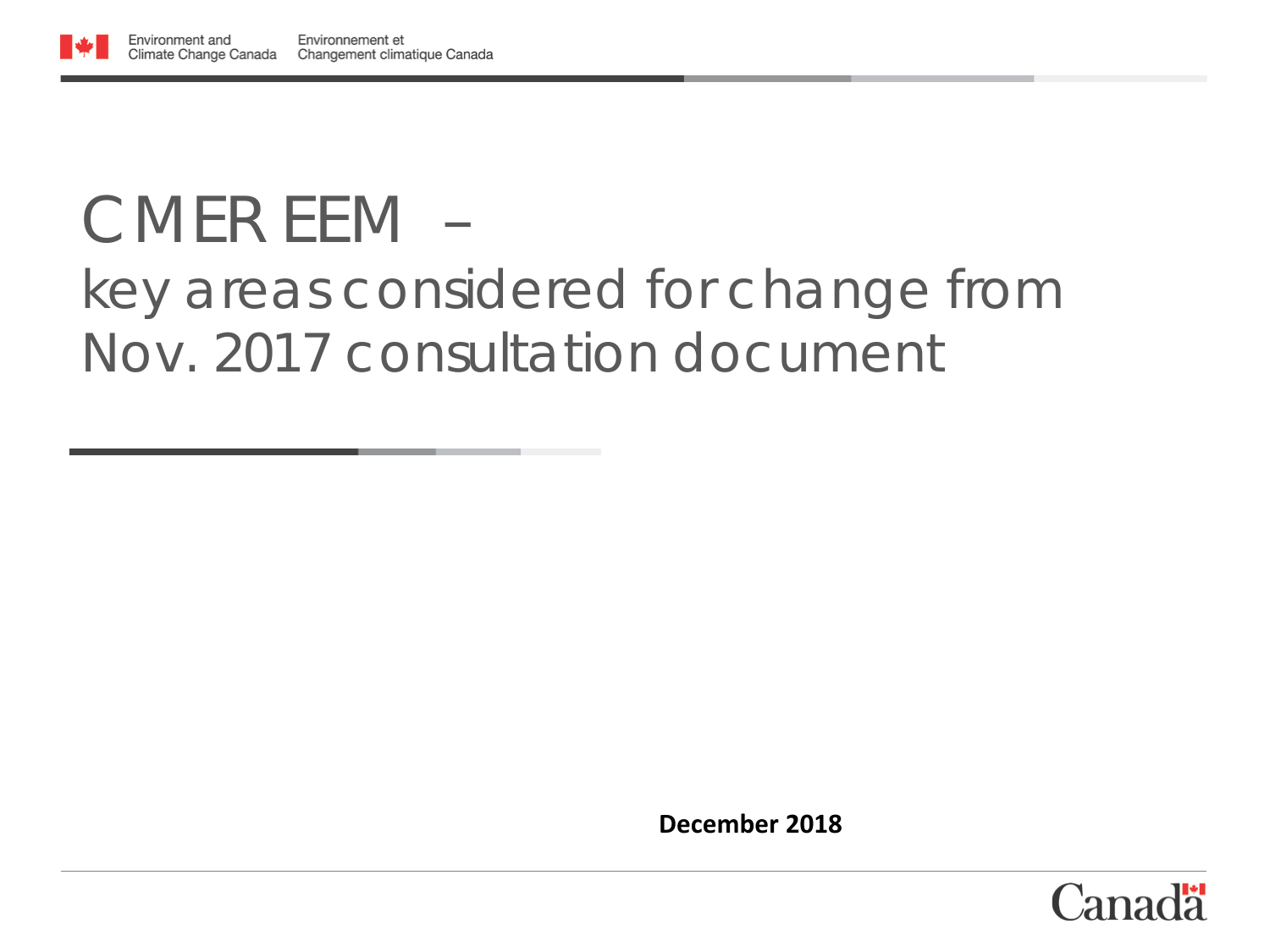#### EEM - key areas considered for change

- EEM for Mountain Mines
- Selenium in Fish Tissue
- Investigation of Solutions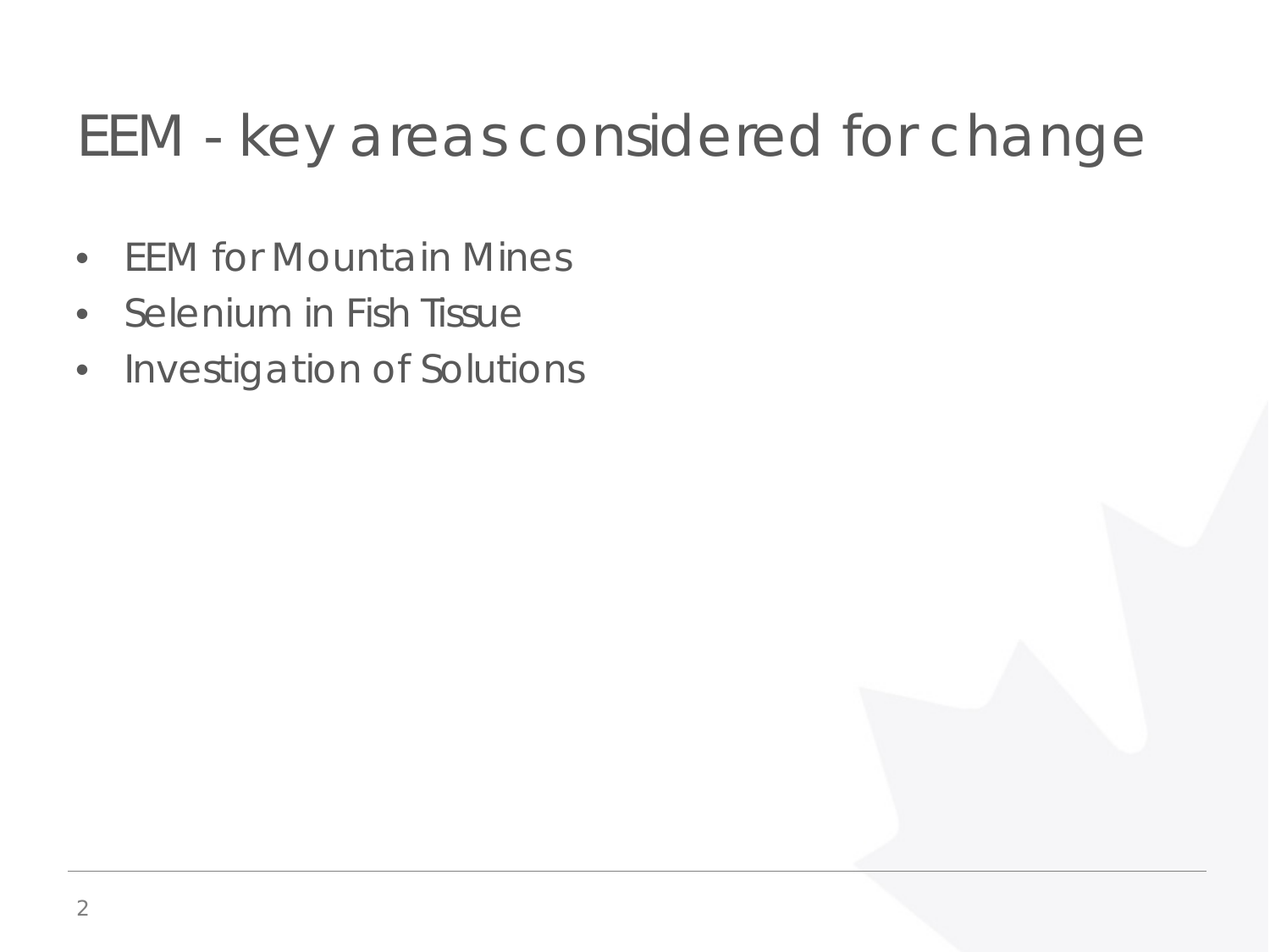# EEM for Mountain Mines

- Nov. 2017 consultation document:
	- EEM conducted at the Environmental Compliance Point (ECP) and at additional exposure areas (Environmental Monitoring Points - EMPs) established based on the length of the bank (20 km threshold)
		- Additional zones (EMPs) were meant to assess effects expected to occur over larger spatial scale at Mountain mines due to the diffuse nature of their releases
- Considerations:
	- Most mountain mines don't have 20 km bank length based on available maps
	- The objective is to establish EMPs location where effects are most likely to occur, and where fish can be found.
- $\triangleright$  In determining EMP's locations, what are your views on the criteria that could be considered?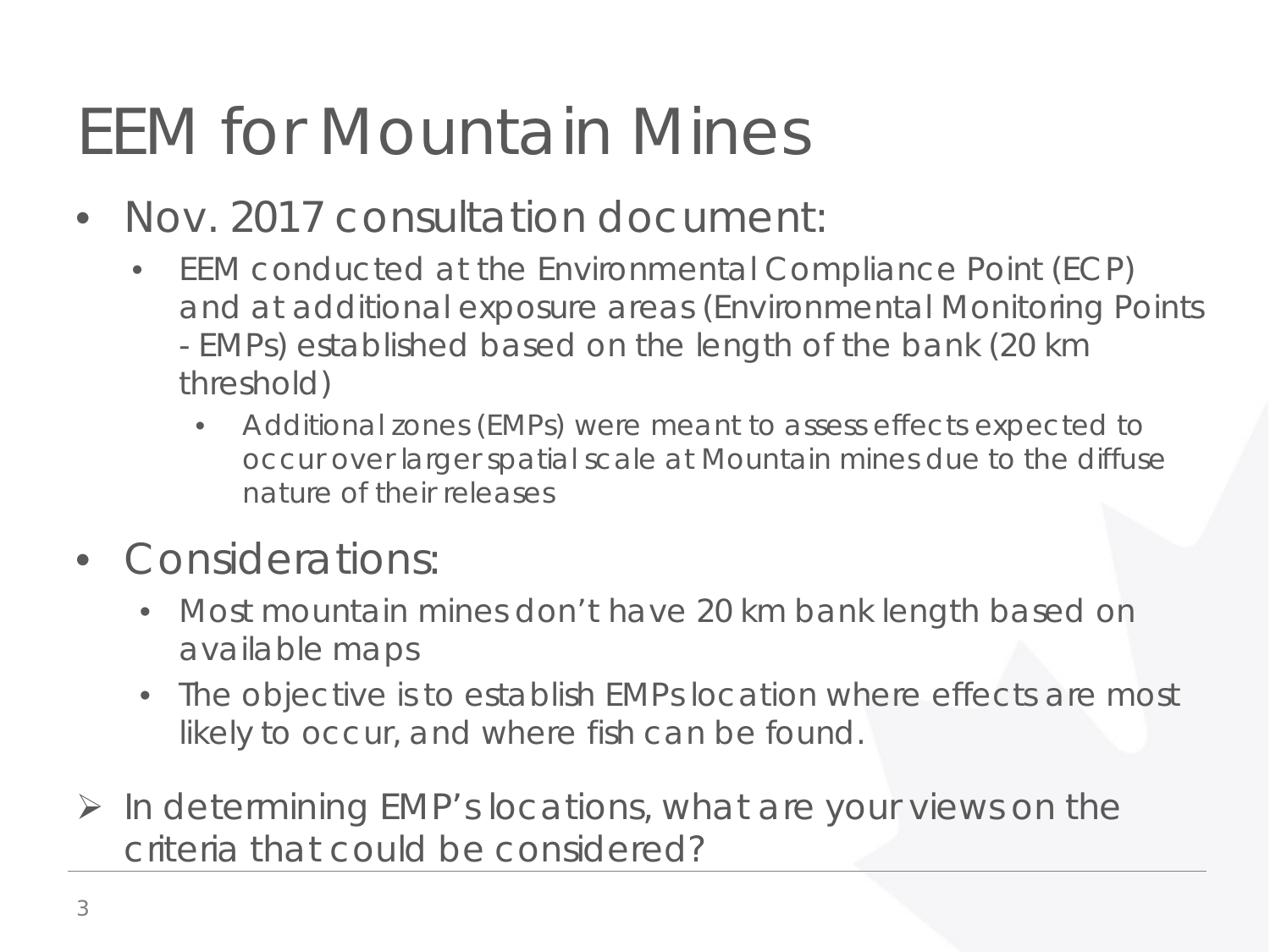# Selenium in Fish Tissue

- Nov. 2017 consultation document:
	- Selenium (Se) in fish tissue is a trigger for more stringent effluent quality limits
- Considerations:
	- No additional effluent limits would be triggered by level of Se in fish tissue
	- Se in fish tissue would be monitored as part of EEM to inform on both:
		- Se levels in fish tissue
		- Assess effects
- $\triangleright$  What are your views on the methods and conditions that could be considered for studies of Se in fish tissue?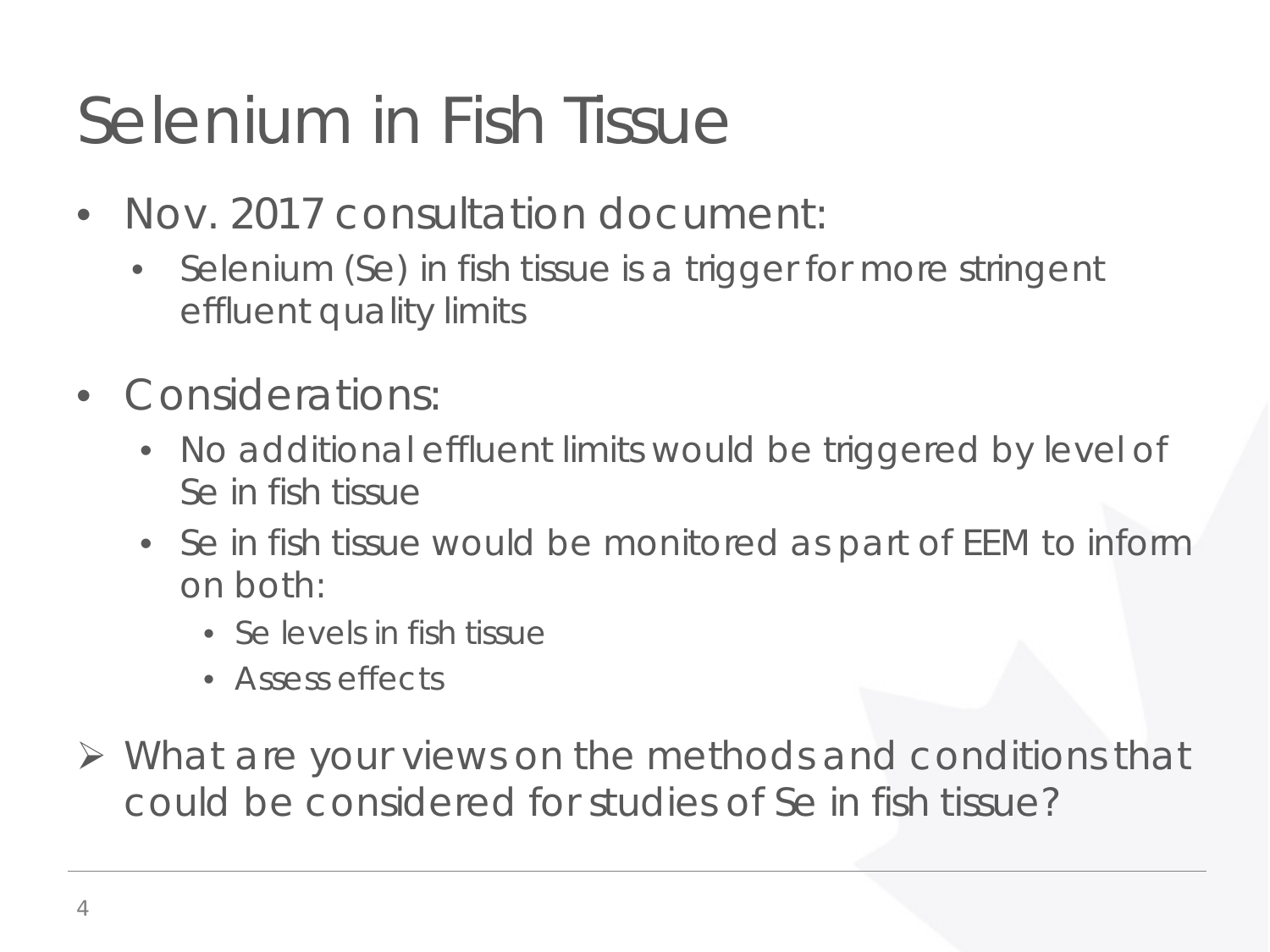# Investigation of solutions

- Nov. 2017 consultation document:
	- Investigation of causes (IOC) followed by the identification of solutions (IOS) were proposed for effects measured in EEM
- Considerations:
	- IOS can provide important information on how to address measured effects
	- IOS doesn't usually involve lab or field work compared to biological monitoring studies or IOC
- $\triangleright$  What are your views on the options that could be considered to make potential solutions to measured effects available sooner?